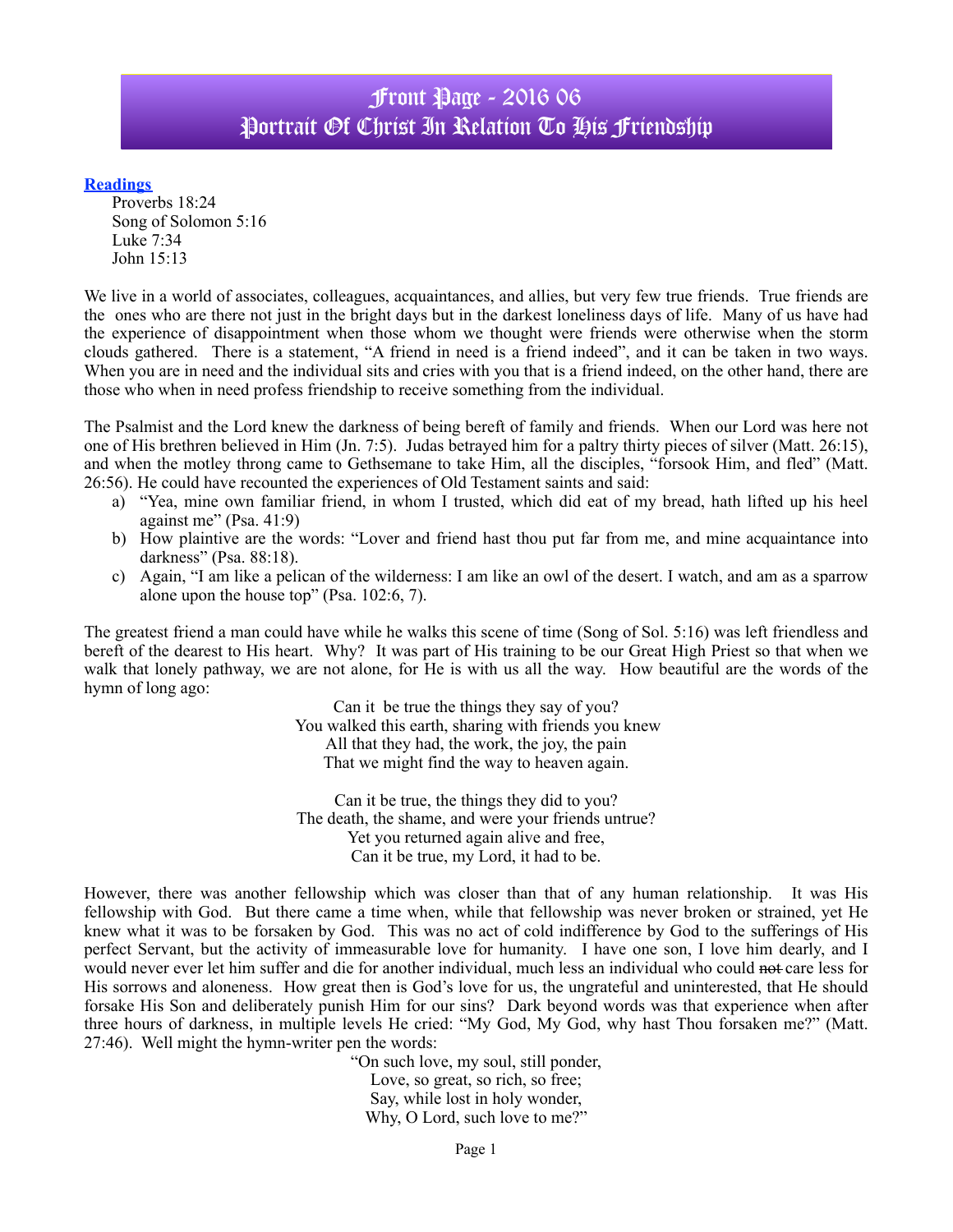## Front Page - 2016 06 Portrait Of Christ In Relation To His Friendship

The answer is so beautiful and awesome. The Lord suffered unspeakable sufferings because He wants me to be His friend. The Lord Himself said: "Ye are my friends, if ye do whatsoever I command you" (Jn. 15:14). What is it He commands us to do?

a) We are to believe on Him, depending on God for salvation through the finished work of Christ at Calvary. How wonderfully comforting are His words: "*And this is the will of him that sent me, that every one which seeth the Son, and believeth on him, may have everlasting life" (Jn. 6:40)*. It does not say believe about Him, but believe on Him, that is, putting one's full dependance for salvation and Heaven all on Christ.

Since Christ has paid such a cost to be a Friend to me, how can I not be a friend to Him? He has told us how we can be His friend, that being, by keeping His commandments. The question is, "What are His commandments?"

- a) When preaching the gospel and individuals get saved, it is the speaker's responsibility to let the individual know they are now disciples and exhort them to be disciples. But, what is a "disciple"? It is one of a company adhering to a teaching of a spiritual leader. The scriptures inform us of John's disciples. They were those who adhered to His teaching concerning the Lord. As disciples, every believer is part of a doctrinal movement, of adherence to the commands of the Lord.
- b) Another command is for those who have accepted the Lord as Savior be baptized. Biblical baptism is not being sprinkled by water as a little baby, it is the decision of an individual who has fulfilled the words of Philip to the eunuch. When the eunuch asked Philip: "What doth hinder me to be baptized?" Philip answered: "If thou believest with all thine heart, thou mayest." The man confessed: "I believe that Jesus Christ is the Son of God". Then note the words of scripture, "they went down both into the water, both Philip and the eunuch; and he baptized him. And when they were come up out of the water (Acts 8:36-39). Baptism is full immersion, that is His command. Of course one can be His friend and not get baptized, but the friendship and fellowship will not be as deep as it could be. Baptism is not just a ritual, it necessitates a way of life. As Paul writes to the Romans, it is "to walk in newness of life" (Rom. 6:4), which means to live life showing the characteristics of the Lord.
- c) Another command is: "Remember me". On the night of His betrayal and on the evening before his crucifixion, the Lord gathered with His disciples and instituted that which is commonly known as the Lord's supper. Taking a loaf of bread in His hand, He broke it, and said: "This is my body, which is broken for you" (1 Cor. 11:24). Then He took the cup of wine, and said: "This cup is the new testament in my blood" (1 Cor. 11:25). In 1 Corinthians 11 we are told very distinctly he also said: "In remembrance of me" (1 Cor. 11:24, 25).

An illustration: Imagine me standing by the bedside of my father as he died, and taking off his watch he hands it to me and says, "Son, take this, and never forget me". How precious that symbol of his love would be to me, and as long as time lasted, every time I would look at that watch I would remember him.

I count it a privilege, and an honor, to be able on the first day of the week to meet with other believers and remember the Lord in the breaking of the bread and drinking of the cup, but this also commands a certain lifestyle. Can I be His friend and not remember Him? The answer is "yes", but if I do these things, how much deeper that friendship can be.

d) There is another commandment which He gave, and it was: "That ye love one another; as I have loved you" (Jn. 13:34; 15:12, 17). One of the great tragedies I see amongst nominal christians (even amongst those who have been saved for many years) and professing church leaders, is the reality that they know little of love. We can speak about it, sing about it, preach it, and teach it, we can read 1 Cor. 13 and expound it, and yet know so little about it. How cruel so-called Christians can be to each other. The Holy Spirit bears witness to the reality, even amongst believers, they can bite and devour one another (Gal.